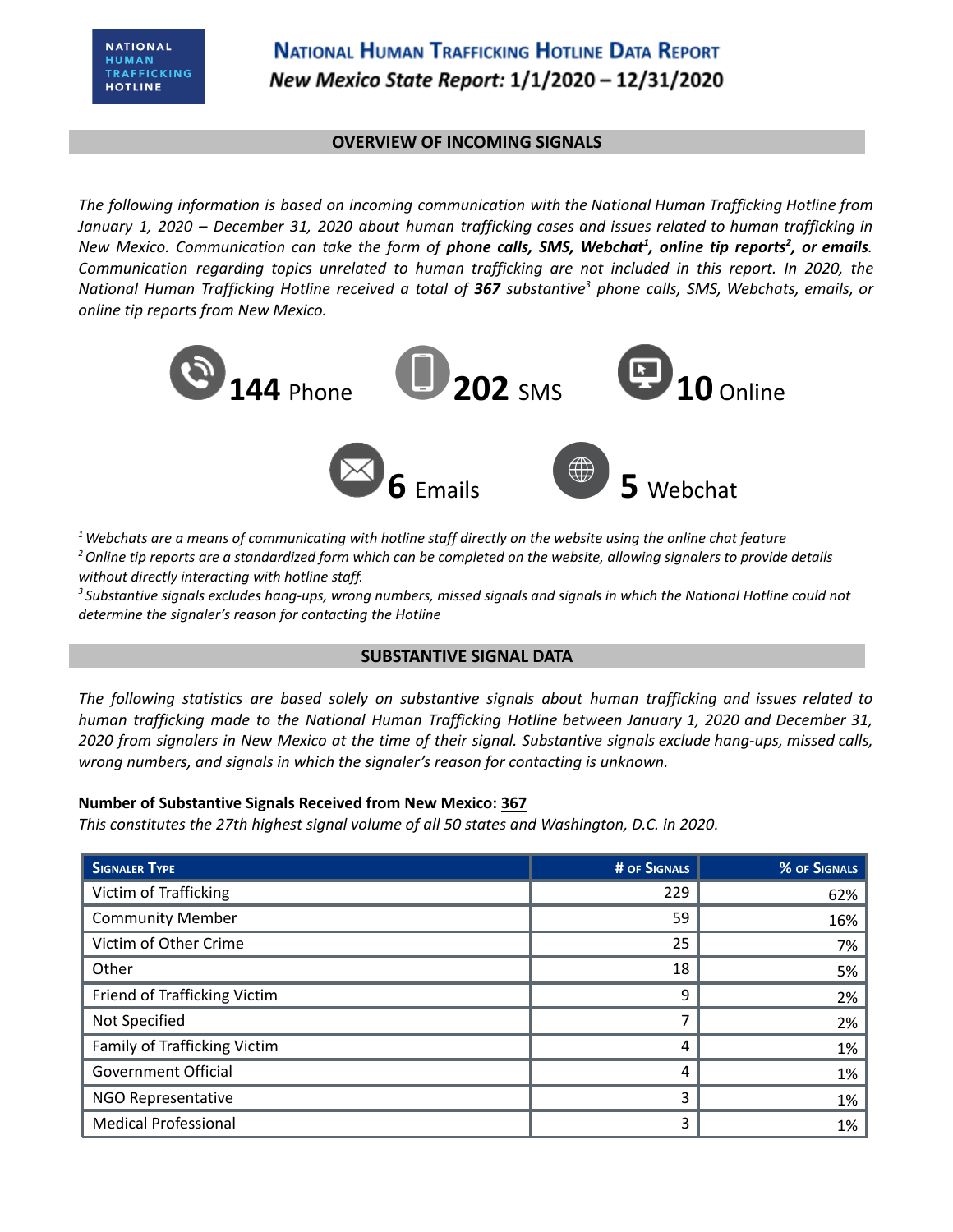HUMAN

| Caller Types Referenced Fewer than Three Times <sup>1</sup> |     | 2% |
|-------------------------------------------------------------|-----|----|
| TOTAL # OF SUBSTANTIVE SIGNALS                              | 367 |    |

 $17$ o protect the identity of the people we serve, the National Human Trafficking Hotline does not disclose exact statistics *related to venues, industries, victim information or caller information referenced fewer than three times.*

#### **DATA ABOUT HUMAN TRAFFICKING SITUATIONS**

Each request submitted to the hotline is evaluated for evidence of potential human trafficking. In New Mexico, a *total of 51 unique situations (incidents) of potential human trafficking were reported to the hotline.*

| PRIMARY REASON FOR CONTACTING THE NATIONAL HOTLINE | # OF SITUATIONS | % OF SITUATIONS |
|----------------------------------------------------|-----------------|-----------------|
| <b>Access Service Referrals</b>                    |                 | 16%             |
| Report a Trafficking Tip                           | 42              | 82%             |
| <b>Request Crisis Assistance</b>                   |                 | 2%              |
| Request General Information <sup>2</sup>           |                 | 0%              |
| TOTAL # OF SITUATIONS                              | 51              |                 |

<sup>2</sup>Requests for general information are situations in which an individual who is aware of a specific situation of potential trafficking may contact the National Human Trafficking Hotline for general information about human trafficking or to learn more about services available to trafficking victims. Requests for T&TA (Training and Technical Assistance) are situations in which service providers or law enforcement working with a victim of trafficking contact the National Hotline for technical *assistance.*

| <b>VENUE/INDUSTRY OF POTENTIAL TRAFFICKING</b>               | <b># OF SITUATIONS</b>   | <b>% OF SITUATIONS</b> |
|--------------------------------------------------------------|--------------------------|------------------------|
| <b>Sex</b>                                                   | 41                       | 80%                    |
| Venue Not Specified                                          | 19                       | 37%                    |
| Pornography                                                  | 6                        | 12%                    |
| <b>Other Venue</b>                                           | 4                        | 8%                     |
| <b>Illicit Massage/Spa Business</b>                          | 4                        | 8%                     |
| Hotel/Motel-Based                                            | 3                        | 6%                     |
| Venues Referenced in Fewer than Three Cases <sup>4</sup>     | 5                        | 10%                    |
| Labor                                                        | 6                        | 12%                    |
| Industries Referenced in Fewer than Three Cases <sup>4</sup> | 6                        | 12%                    |
| <b>Sex and Labor</b>                                         | $\overline{\mathbf{z}}$  | 4%                     |
| Trafficking Type Not Specified <sup>5</sup>                  | $\overline{\phantom{a}}$ | 4%                     |
| <b>TOTAL # OF POTENTIAL TRAFFICKING SITUATIONS</b>           | 51                       | 100.0%                 |

 ${}^{3}$ Internet-based cases typically involve reports of sex trafficking in which an individual is advertised for commercial sex online *but the venue of the sex act is unknown or not specified.*

<sup>4</sup>To protect the identity of the people we serve, the National Human Trafficking Hotline does not disclose exact statistics *related to venues, industries, victim information or caller information referenced fewer than three times.*

 ${}^5$ Cases where trafficking type is not specified typically occur when a law enforcement agent or service provider contacts the National Hotline for resources and referrals but does not disclose details about the trafficking situation due to confidentiality. This category also includes cases in which the person reporting the information references human trafficking but does not